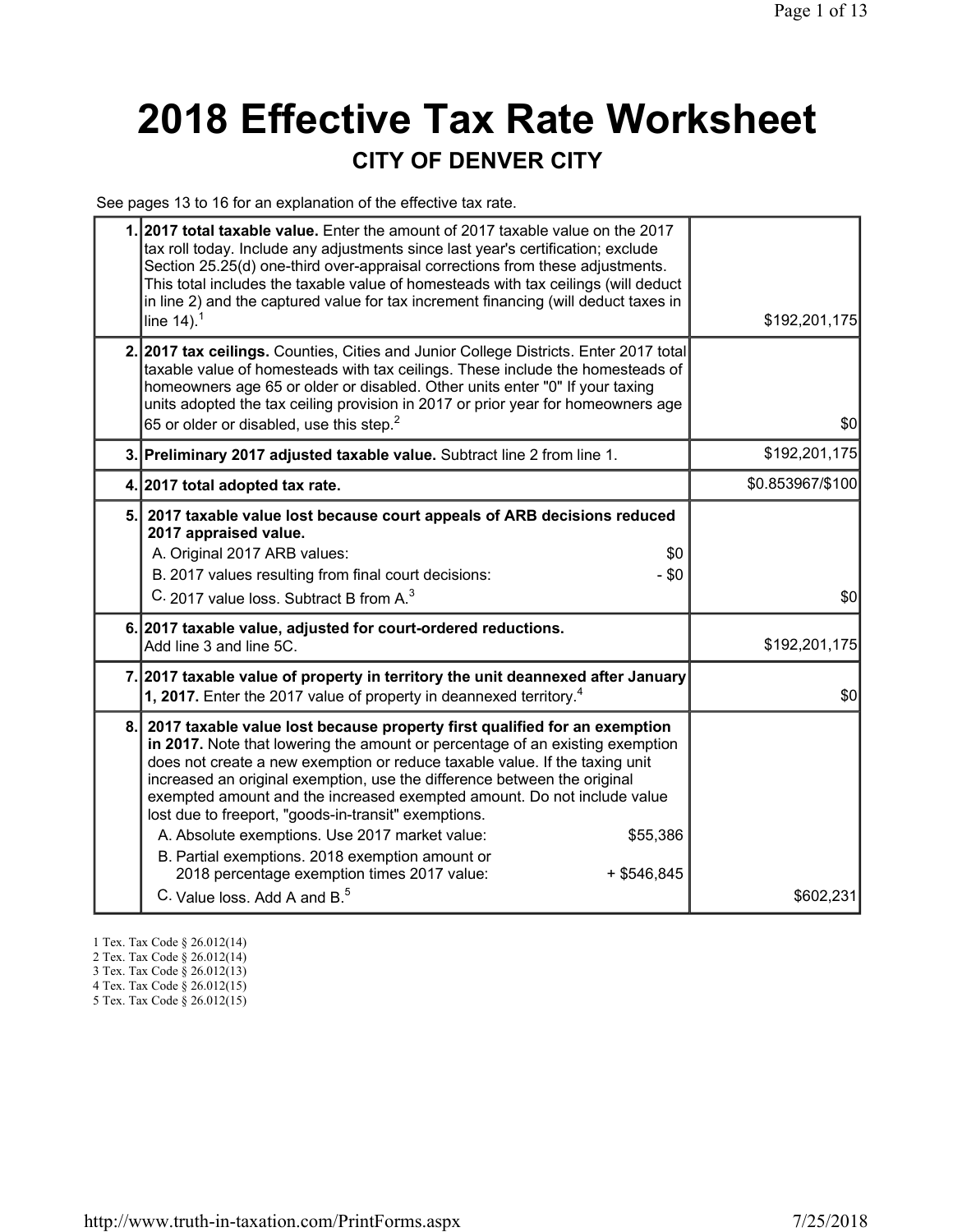## **2018 Effective Tax Rate Worksheet (continued) CITY OF DENVER CITY**

| 9. | 2017 taxable value lost because property first qualified for agricultural<br>appraisal (1-d or 1-d-1), timber appraisal, recreational/scenic appraisal or<br>public access airport special appraisal in 2018. Use only those properties<br>that first qualified in 2018; do not use properties that qualified in 2017.<br>A. 2017 market value:<br>\$0<br>- \$0<br>B. 2018 productivity or special appraised value:<br>C. Value loss. Subtract B from A. <sup>6</sup> | \$0           |
|----|-----------------------------------------------------------------------------------------------------------------------------------------------------------------------------------------------------------------------------------------------------------------------------------------------------------------------------------------------------------------------------------------------------------------------------------------------------------------------|---------------|
|    | 10. Total adjustments for lost value. Add lines 7, 8C and 9C.                                                                                                                                                                                                                                                                                                                                                                                                         | \$602,231     |
|    | 11. 2017 adjusted taxable value. Subtract line 10 from line 6.                                                                                                                                                                                                                                                                                                                                                                                                        | \$191,598,944 |
|    | 12. Adjusted 2017 taxes. Multiply line 4 by line 11 and divide by \$100.                                                                                                                                                                                                                                                                                                                                                                                              | \$1,636,191   |
|    | 13. Taxes refunded for years preceding tax year 2017. Enter the amount of taxes<br>refunded by the taxing unit for tax years preceding tax year 2017. Types of<br>refunds include court decisions, Tax Code § 25.25(b) and (c) corrections and<br>Tax Code § 31.11 payment errors. Do not include refunds for tax year 2017.<br>This line applies only to tax years preceding tax year 2017.7                                                                         | \$3,084       |
|    | 14. Taxes in tax increment financing (TIF) for tax year 2017. Enter the amount of<br>taxes paid into the tax increment fund for a reinvestment zone as agreed by the<br>taxing unit. If the unit has no 2018 captured appraised value in Line 16D, enter<br>$"0"$ . $^8$                                                                                                                                                                                              | \$0           |
|    | 15. Adjusted 2017 taxes with refunds and TIF adjustment. Add lines 12 and 13,<br>subtract line 14.9                                                                                                                                                                                                                                                                                                                                                                   | \$1,639,275   |
|    | 16. Total 2018 taxable value on the 2018 certified appraisal roll today. This<br>value includes only certified values and includes the total taxable value of<br>homesteads with tax ceilings (will deduct in line 18). These homesteads<br>includes homeowners age 65 or older or disabled. <sup>10</sup><br>A. Certified values only:<br>\$192,885,112<br>B. Counties: Include railroad rolling stock values<br>certified by the Comptroller's office:<br>$+$ \$0   |               |

6 Tex. Tax Code § 26.012(15) 7 Tex. Tax Code § 26.012(13) 8 Tex. Tax Code § 26.03(c) 9 Tex. Tax Code § 26.012(13)

10 Tex. Tax Code § 26.012(15)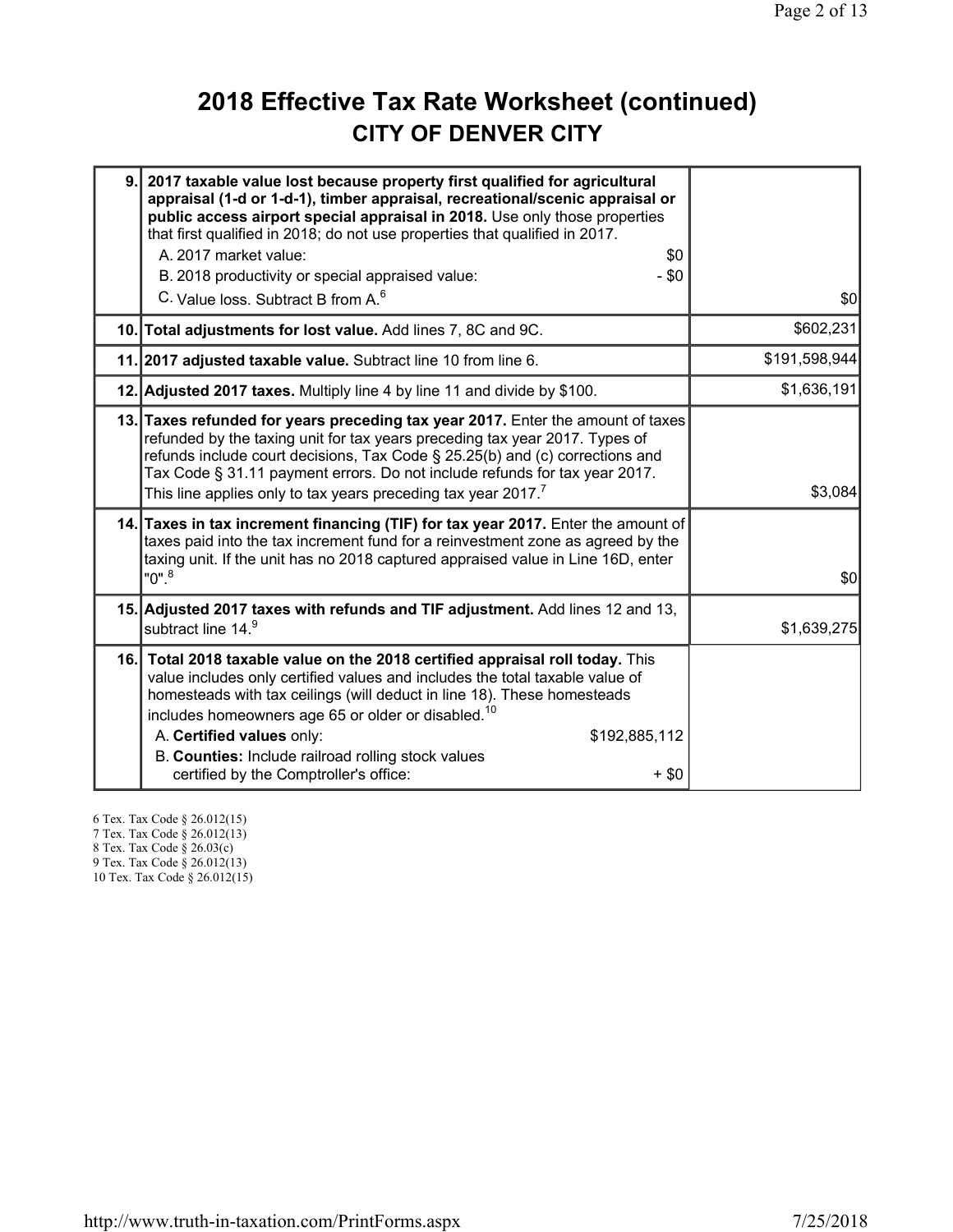### **2018 Effective Tax Rate Worksheet (continued) CITY OF DENVER CITY**

| 16.<br>$\text{(cont.)}$ | C. Pollution control exemption: Deduct the value<br>of property exempted for the current tax year for<br>the first time as pollution control property:<br>D. Tax increment financing: Deduct the 2018<br>captured appraised value of property taxable by a<br>taxing unit in a tax increment financing zone for<br>which the 2018 taxes will be deposited into the tax<br>increment fund. Do not include any new property<br>value that will be included in line 21 below. <sup>11</sup><br>E. Total 2018 value. Add A and B, then subtract C<br>and D.                                                                                                                                                                                                                                                                                                                                                                                                                                                                                                                                                                                                                                                                                                    | $-$ \$0<br>$-$ \$0 | \$192,885,112 |
|-------------------------|------------------------------------------------------------------------------------------------------------------------------------------------------------------------------------------------------------------------------------------------------------------------------------------------------------------------------------------------------------------------------------------------------------------------------------------------------------------------------------------------------------------------------------------------------------------------------------------------------------------------------------------------------------------------------------------------------------------------------------------------------------------------------------------------------------------------------------------------------------------------------------------------------------------------------------------------------------------------------------------------------------------------------------------------------------------------------------------------------------------------------------------------------------------------------------------------------------------------------------------------------------|--------------------|---------------|
| 17.                     | Total value of properties under protest or not included on certified<br>appraisal roll. <sup>12</sup><br>A. 2018 taxable value of properties under protest.<br>The chief appraiser certifies a list of properties still<br>under ARB protest. The list shows the appraisal<br>district's value and the taxpayer's claimed value, if<br>any or an estimate of the value if the taxpayer<br>wins. For each of the properties under protest, use<br>the lowest of these values. Enter the total value. <sup>13</sup><br>B. 2018 value of properties not under protest or<br>included on certified appraisal roll. The chief<br>appraiser gives taxing units a list of those taxable<br>properties that the chief appraiser knows about but<br>are not included at appraisal roll certification.<br>These properties also are not on the list of<br>properties that are still under protest. On this list of<br>properties, the chief appraiser includes the market<br>value, appraised value and exemptions for the<br>preceding year and a reasonable estimate of the<br>market value, appraised value and exemptions for<br>the current year. Use the lower market, appraised<br>or taxable value (as appropriate). Enter the total<br>value. <sup>14</sup> | \$0<br>$+$ \$0     |               |

11 Tex. Tax Code § 26.03(c)

12 Tex. Tax Code § 26.01(c)

13 Tex. Tax Code § 26.04 and 26.041

14 Tex. Tax Code § 26.04 and 26.041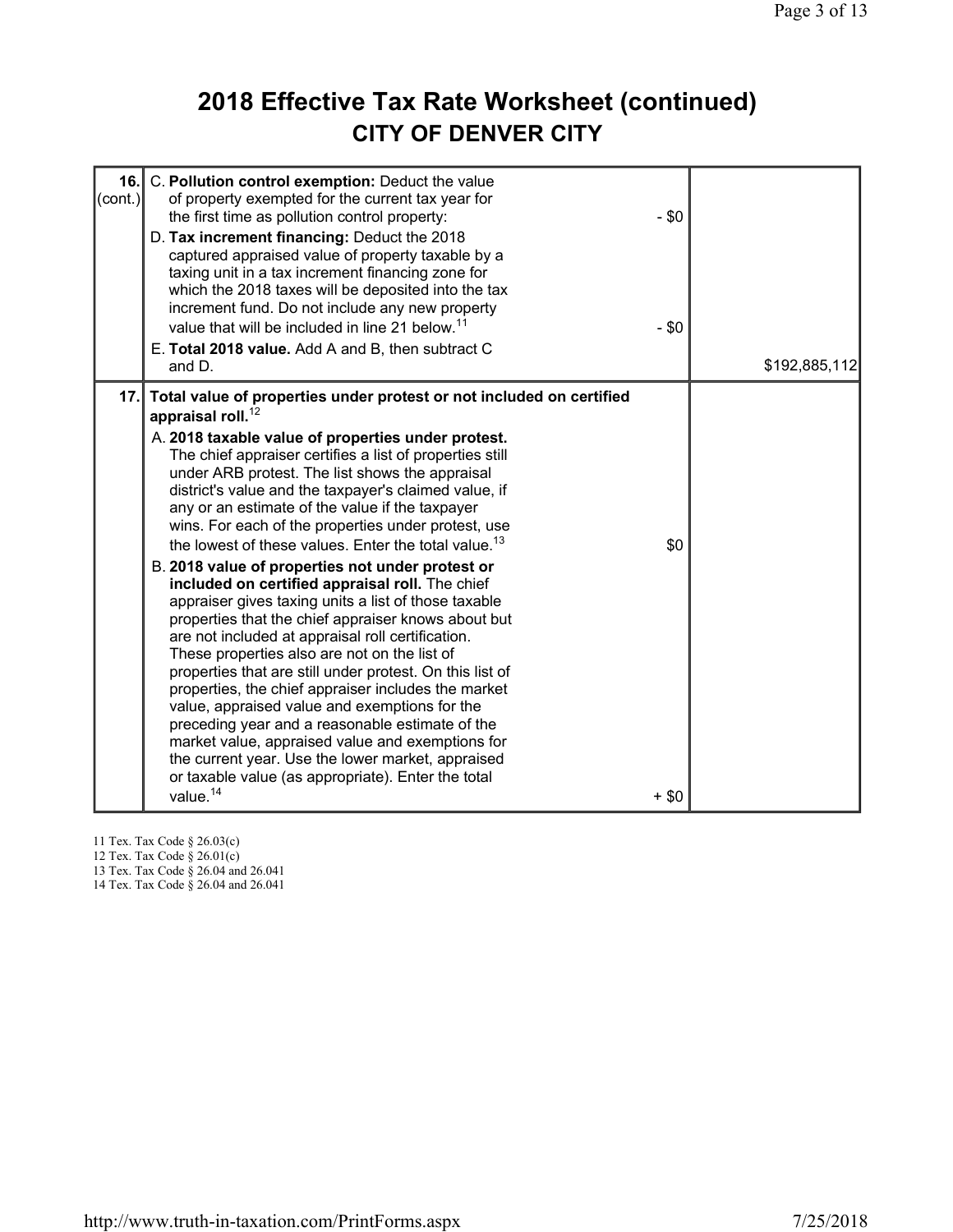#### **2018 Effective Tax Rate Worksheet (continued) CITY OF DENVER CITY**

| 17.1<br> cont. | C. Total value under protest or not certified. Add<br>A and B.                                                                                                                                                                                                                                                                                                                                                                                                                                                                                                                                                                                 | \$0              |
|----------------|------------------------------------------------------------------------------------------------------------------------------------------------------------------------------------------------------------------------------------------------------------------------------------------------------------------------------------------------------------------------------------------------------------------------------------------------------------------------------------------------------------------------------------------------------------------------------------------------------------------------------------------------|------------------|
|                | 18. 2018 tax ceilings. Counties, cities and junior colleges enter 2018 total taxable<br>value of homesteads with tax ceilings. These include the homesteads of<br>homeowners age 65 or older or disabled. Other taxing units enter "0". If your<br>taxing units adopted the tax ceiling provision in 2017 or prior year for<br>homeowners age 65 or older or disabled, use this step. <sup>15</sup>                                                                                                                                                                                                                                            | \$0              |
|                | 19. 2018 total taxable value. Add lines 16E and 17C. Subtract line 18.                                                                                                                                                                                                                                                                                                                                                                                                                                                                                                                                                                         | \$192,885,112    |
|                | 20. Total 2018 taxable value of properties in territory annexed after January 1,<br>2008. Include both real and personal property. Enter the 2018 value of property<br>in territory annexed. <sup>16</sup>                                                                                                                                                                                                                                                                                                                                                                                                                                     | \$0              |
|                | 21. Total 2018 taxable value of new improvements and new personal property<br>located in new improvements. New means the item was not on the appraisal<br>roll in 2017. An improvement is a building, structure, fixture or fence erected on<br>or affixed to land. New additions to existing improvements may be included if<br>the appraised value can be determined. New personal property in a new<br>improvement must have been brought into the taxing unit after January 1, 2017<br>and be located in a new improvement. New improvements do include property<br>on which a tax abatement agreement has expired for 2018. <sup>17</sup> | \$305,573        |
|                | 22. Total adjustments to the 2018 taxable value. Add lines 20 and 21.                                                                                                                                                                                                                                                                                                                                                                                                                                                                                                                                                                          | \$305,573        |
|                | 23. 2018 adjusted taxable value. Subtract line 22 from line 19.                                                                                                                                                                                                                                                                                                                                                                                                                                                                                                                                                                                | \$192,579,539    |
|                | 24. 2018 effective tax rate. Divide line 15 by line 23 and multiply by \$100. <sup>18</sup>                                                                                                                                                                                                                                                                                                                                                                                                                                                                                                                                                    | \$0.851219/\$100 |
|                | 25. COUNTIES ONLY. Add together the effective tax rates for each type of tax the<br>county levies. The total is the 2018 county effective tax rate. <sup>19</sup>                                                                                                                                                                                                                                                                                                                                                                                                                                                                              | \$/\$100         |

15 Tex. Tax Code § 26.012(6)

16 Tex. Tax Code § 26.012(17)

17 Tex. Tax Code § 26.012(17)

18 Tex. Tax Code § 26.04(c)

19 Tex. Tax Code § 26.04(d)

A county, city or hospital district that adopted the additional sales tax in November 2017 or in May 2018 must adjust its effective tax rate. *The Additional Sales Tax Rate Worksheet* on page 39 sets out this adjustment. Do not forget to complete the *Additional Sales Tax Rate Worksheet* if the taxing unit adopted the additional sales tax on these dates.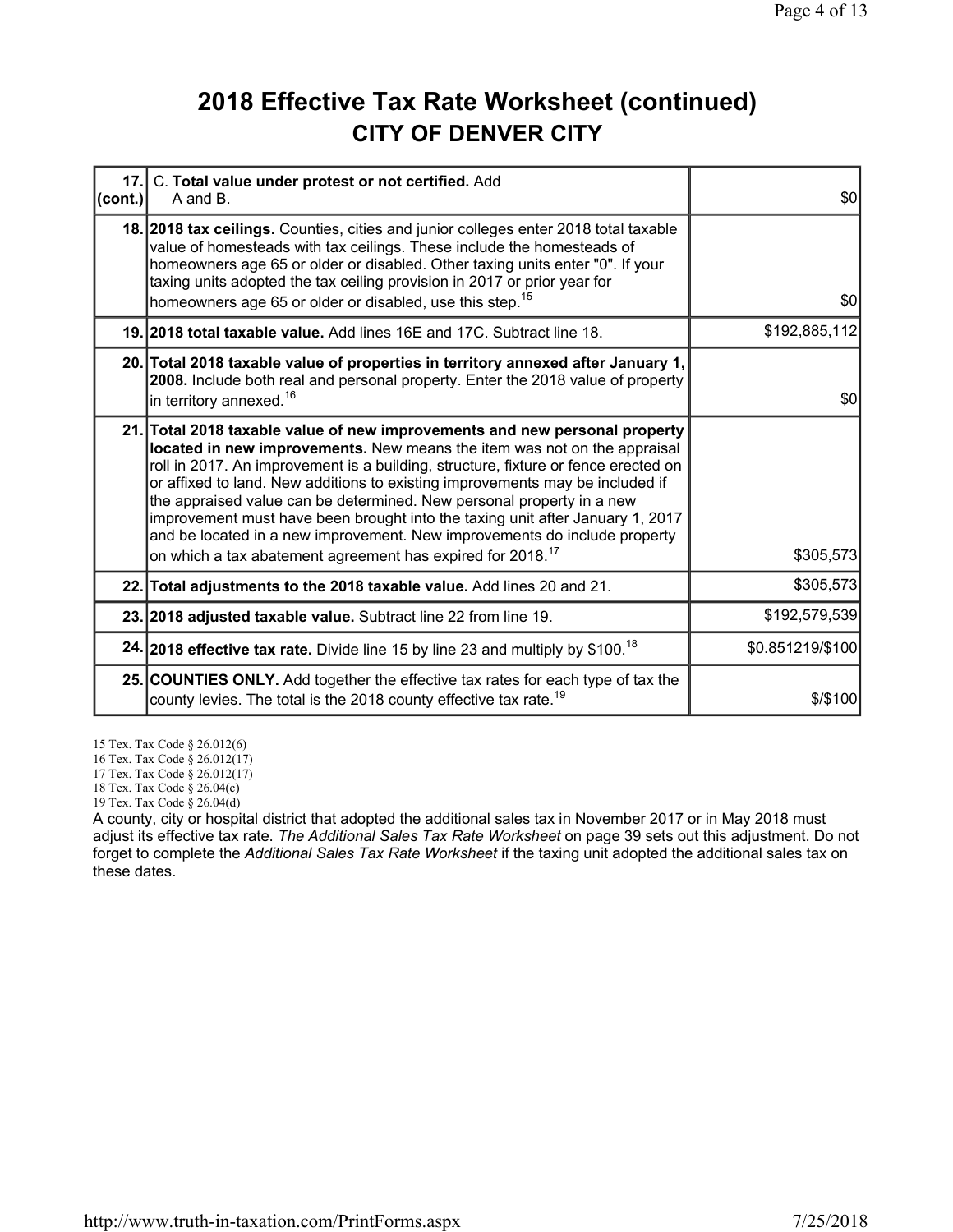# **2018 Rollback Tax Rate Worksheet**

#### **CITY OF DENVER CITY**

See pages 17 to 21 for an explanation of the rollback tax rate.

|      | 26. 2017 maintenance and operations (M&O) tax rate.                                                                                                                                                                                                                                                                                                                                                                                                                                                                                                                                                                                                                                                                                                                                                    | \$0.853967/\$100 |
|------|--------------------------------------------------------------------------------------------------------------------------------------------------------------------------------------------------------------------------------------------------------------------------------------------------------------------------------------------------------------------------------------------------------------------------------------------------------------------------------------------------------------------------------------------------------------------------------------------------------------------------------------------------------------------------------------------------------------------------------------------------------------------------------------------------------|------------------|
|      | 27. 2017 adjusted taxable value. Enter the amount from line 11.                                                                                                                                                                                                                                                                                                                                                                                                                                                                                                                                                                                                                                                                                                                                        | \$191,598,944    |
| 28.1 | 2017 M&O taxes.<br>\$1,636,191<br>A. Multiply line 26 by line 27 and divide by \$100.<br>B. Cities, counties and hospital districts with<br>additional sales tax: Amount of additional sales<br>tax collected and spent on M&O expenses in<br>2017. Enter amount from full year's sales tax<br>revenue spent for M&O in 2017 fiscal year, if any.<br>Other units, enter "0." Counties exclude any<br>amount that was spent for economic development<br>grants from the amount of sales tax spent.<br>$+ $74,071$<br>C. <b>Counties:</b> Enter the amount for the state criminal                                                                                                                                                                                                                        |                  |
|      | justice mandate. If second or later year, the<br>amount is for increased cost above last year's<br>$+$ \$0<br>amount. Other units, enter "0."<br>D. Transferring function: If discontinuing all of a<br>department, function or activity and transferring it<br>to another unit by written contract, enter the<br>amount spent by the unit discontinuing the<br>function in the 12 months preceding the month of<br>this calculation. If the unit did not operate this<br>function for this 12-month period, use the amount<br>spent in the last full fiscal year in which the unit<br>operated the function. The unit discontinuing the<br>function will subtract this amount in H below. The<br>unit receiving the function will add this amount in<br>H below. Other units, enter "0."<br>$+/-$ \$0 |                  |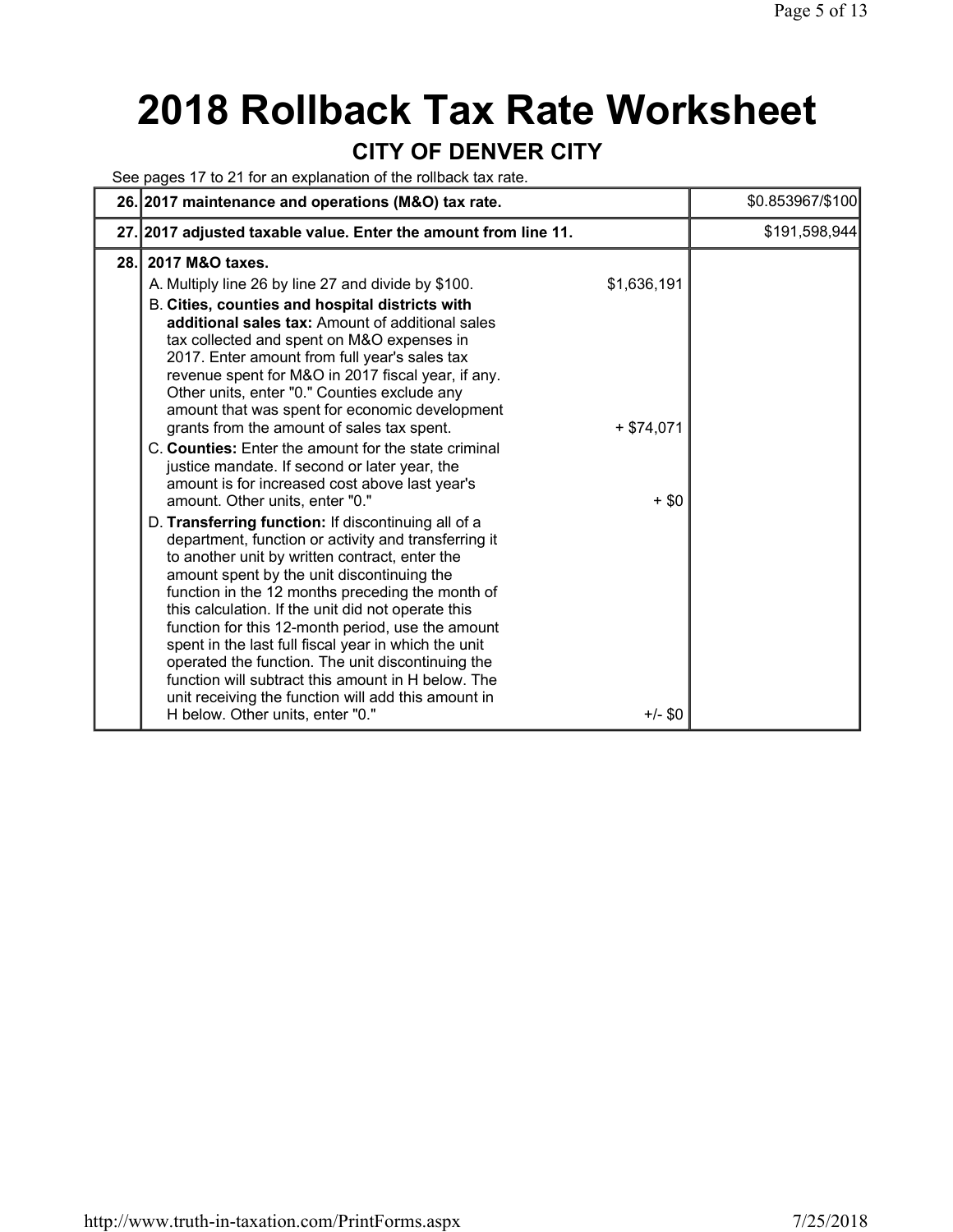## **2018 Rollback Tax Rate Worksheet (continued) CITY OF DENVER CITY**

| 28.<br>$ _{\rm (cont.)} $ | E. Taxes refunded for years preceding tax year<br>2017: Enter the amount of M&O taxes refunded<br>during the last budget year for tax years<br>preceding tax year 2017. Types of refunds<br>include court decisions, Section 25.25(b) and (c)<br>corrections and Section 31.11 payment errors. Do<br>not include refunds for tax year 2017. This line<br>applies only to tax years preceding tax year 2017.<br>F. Enhanced indigent health care expenditures:<br>Enter the increased amount for the current year's<br>enhanced indigent health care expenditures<br>above the preceding tax year's enhanced indigent<br>health care expenditures, less any state<br>assistance.<br>G. Taxes in tax increment financing (TIF): Enter<br>the amount of taxes paid into the tax increment<br>fund for a reinvestment zone as agreed by the<br>taxing unit. If the unit has no 2018 captured<br>appraised value in Line 16D, enter "0."<br>H. Adjusted M&O Taxes. Add A, B, C, E and F. For<br>unit with D, subtract if discontinuing function and | $+$ \$3,084<br>$+$ \$0<br>$-$ \$0 |                  |
|---------------------------|------------------------------------------------------------------------------------------------------------------------------------------------------------------------------------------------------------------------------------------------------------------------------------------------------------------------------------------------------------------------------------------------------------------------------------------------------------------------------------------------------------------------------------------------------------------------------------------------------------------------------------------------------------------------------------------------------------------------------------------------------------------------------------------------------------------------------------------------------------------------------------------------------------------------------------------------------------------------------------------------------------------------------------------------|-----------------------------------|------------------|
|                           | add if receiving function. Subtract G.                                                                                                                                                                                                                                                                                                                                                                                                                                                                                                                                                                                                                                                                                                                                                                                                                                                                                                                                                                                                         |                                   | \$1,713,346      |
|                           | 29. 2018 adjusted taxable value.<br>Enter line 23 from the Effective Tax Rate Worksheet.                                                                                                                                                                                                                                                                                                                                                                                                                                                                                                                                                                                                                                                                                                                                                                                                                                                                                                                                                       |                                   | \$192,579,539    |
|                           | 30. 2018 effective maintenance and operations rate.<br>Divide line 28H by line 29 and multiply by \$100.                                                                                                                                                                                                                                                                                                                                                                                                                                                                                                                                                                                                                                                                                                                                                                                                                                                                                                                                       |                                   | \$0.889682/\$100 |
|                           | 31. 2018 rollback maintenance and operation rate.<br>Multiply line 30 by 1.08. (See lines 49 to 52 for additional rate for pollution<br>control expenses.                                                                                                                                                                                                                                                                                                                                                                                                                                                                                                                                                                                                                                                                                                                                                                                                                                                                                      |                                   | \$0.960856/\$100 |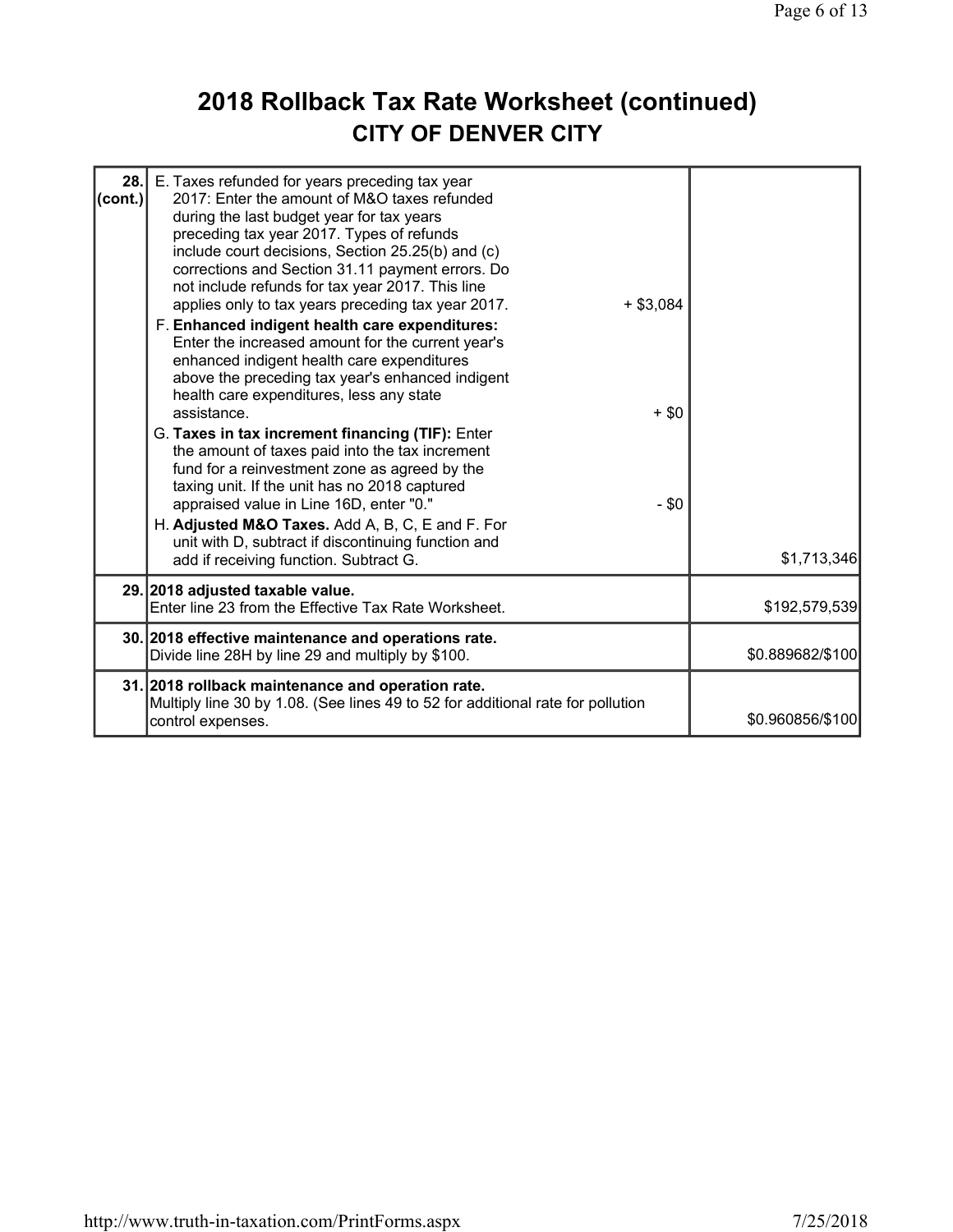#### **2018 Rollback Tax Rate Worksheet (continued) CITY OF DENVER CITY**

| 32. | Total 2018 debt to be paid with property taxes and additional sales tax<br>revenue.<br>"Debt" means the interest and principal that will be paid on debts that:<br>(1) are paid by property taxes,<br>(2) are secured by property taxes,<br>(3) are scheduled for payment over a period longer than one year and<br>(4) are not classified in the unit's budget as M&O expenses.<br>A: Debt also includes contractual payments to other<br>taxing units that have incurred debts on behalf of this<br>taxing unit, if those debts meet the four conditions<br>above. Include only amounts that will be paid from<br>property tax revenue. Do not include appraisal<br>district budget payments. List the debt in Schedule B:<br>Debt Service.<br>\$0<br>B: Subtract unencumbered fund amount used to<br>reduce total debt.<br>-\$0<br>$-\$0$<br>C: Subtract amount paid from other resources.<br>D: Adjusted debt. Subtract B and C from A. | \$0l             |
|-----|---------------------------------------------------------------------------------------------------------------------------------------------------------------------------------------------------------------------------------------------------------------------------------------------------------------------------------------------------------------------------------------------------------------------------------------------------------------------------------------------------------------------------------------------------------------------------------------------------------------------------------------------------------------------------------------------------------------------------------------------------------------------------------------------------------------------------------------------------------------------------------------------------------------------------------------------|------------------|
|     | 33. Certified 2017 excess debt collections. Enter the amount certified by the<br>collector.                                                                                                                                                                                                                                                                                                                                                                                                                                                                                                                                                                                                                                                                                                                                                                                                                                                 | \$0              |
|     | 34. Adjusted 2018 debt. Subtract line 33 from line 32.                                                                                                                                                                                                                                                                                                                                                                                                                                                                                                                                                                                                                                                                                                                                                                                                                                                                                      | \$0              |
|     | 35. Certified 2018 anticipated collection rate. Enter the rate certified by the<br>collector. If the rate is 100 percent or greater, enter 100 percent.                                                                                                                                                                                                                                                                                                                                                                                                                                                                                                                                                                                                                                                                                                                                                                                     | 100.000000%      |
|     | 36. 2018 debt adjusted for collections. Divide line 34 by line 35.                                                                                                                                                                                                                                                                                                                                                                                                                                                                                                                                                                                                                                                                                                                                                                                                                                                                          | \$0              |
|     | 37. 2018 total taxable value. Enter the amount on line 19.                                                                                                                                                                                                                                                                                                                                                                                                                                                                                                                                                                                                                                                                                                                                                                                                                                                                                  | \$192,885,112    |
|     | 38. 2018 debt tax rate. Divide line 36 by line 37 and multiply by \$100.                                                                                                                                                                                                                                                                                                                                                                                                                                                                                                                                                                                                                                                                                                                                                                                                                                                                    | \$0.000000/\$100 |
|     | 39. 2018 rollback tax rate. Add lines 31 and 38.                                                                                                                                                                                                                                                                                                                                                                                                                                                                                                                                                                                                                                                                                                                                                                                                                                                                                            | \$0.960856/\$100 |
|     | 40. COUNTIES ONLY. Add together the rollback tax rates for each type of tax the<br>county levies. The total is the 2018 county rollback tax rate.                                                                                                                                                                                                                                                                                                                                                                                                                                                                                                                                                                                                                                                                                                                                                                                           | $$$ /\$100       |

A taxing unit that adopted the additional sales tax must complete the lines for the *Additional Sales Tax Rate*. A taxing unit seeking additional rollback protection for pollution control expenses completes the *Additional Rollback Protection for Pollution Control*.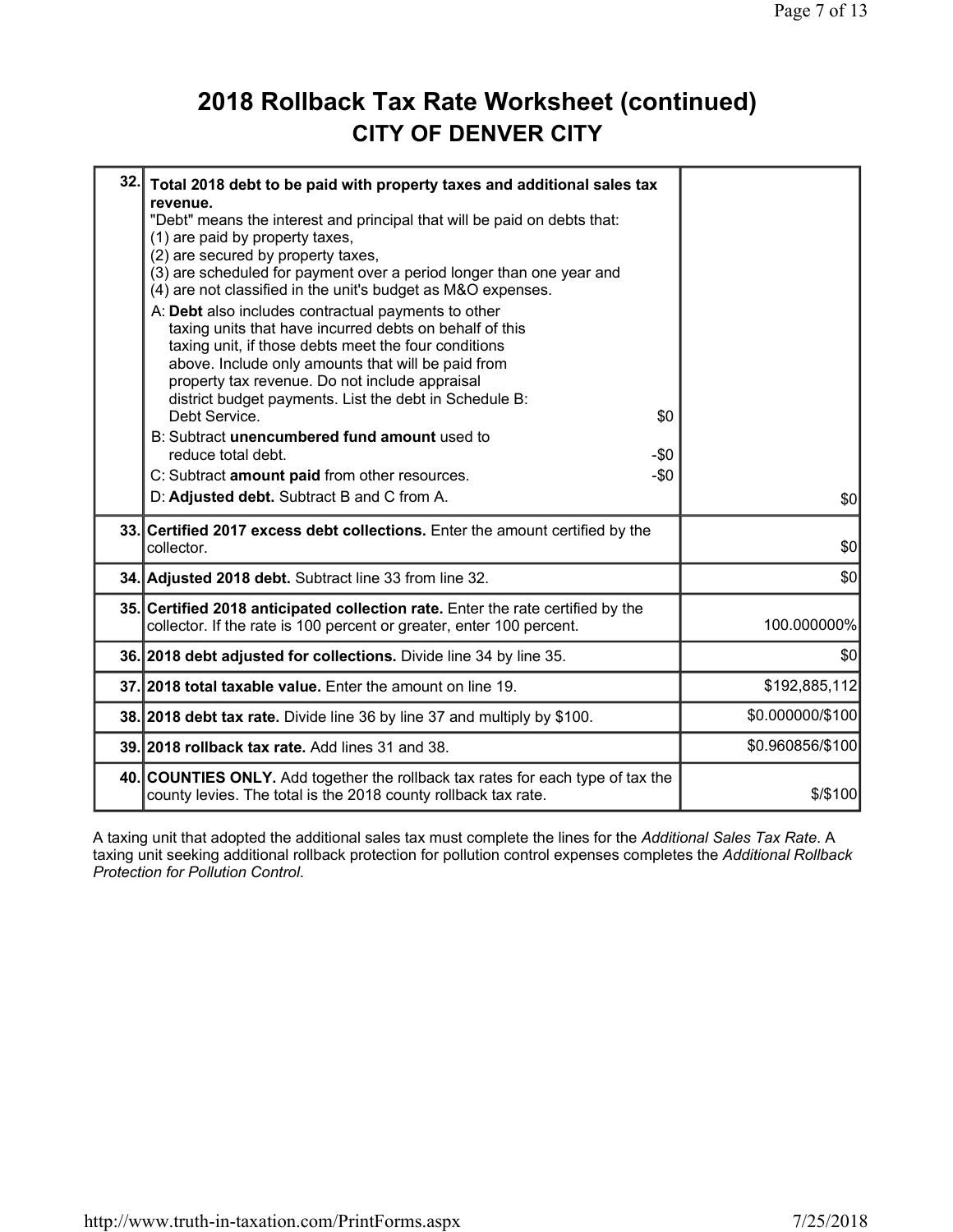### **Additional Sales Tax Rate Worksheet CITY OF DENVER CITY**

| 41. Units that adopted the sales tax in August or November 2017, or in January or<br>May 2018. Enter the Comptroller's estimate of taxable sales for the previous four<br>quarters. Units that adopted the sales tax before August 2017, skip this line. | \$0              |
|----------------------------------------------------------------------------------------------------------------------------------------------------------------------------------------------------------------------------------------------------------|------------------|
| 42. Estimated sales tax revenue. Counties exclude any amount that is or will be<br>spent for economic development grants from the amount of estimated sales tax<br>revenue.                                                                              |                  |
| UNITS THAT ADOPTED THE SALES TAX IN AUGUST OR NOVEMBER<br>2017, OR IN JANUARY OR MAY 2018. Multiply the amount on line 41 by the<br>sales tax rate (.01, .005, or .0025, as applicable) and multiply the result by .95.                                  |                  |
| $-OR-$                                                                                                                                                                                                                                                   |                  |
| UNITS THAT ADOPTED THE SALES TAX BEFORE AUGUST 2017. Enter<br>the sales tax revenue for the previous four quarters. Do not multiply by 0.95.                                                                                                             | \$83,946         |
| 43. 2018 total taxable value. Enter the amount from line 37 of the Rollback Tax Rate<br>Worksheet.                                                                                                                                                       | \$192,885,112    |
| 44. Sales tax adjustment rate. Divide line 42 by line 43 and multiply by \$100.                                                                                                                                                                          | \$0.043521/\$100 |
| 45. 2018 effective tax rate, unadjusted for sales tax. Enter the rate from line 24 or<br>25, as applicable, on the Effective Tax Rate Worksheet.                                                                                                         | \$0.851219/\$100 |
| 46. 2018 effective tax rate, adjusted for sales tax.                                                                                                                                                                                                     |                  |
| UNITS THAT ADOPTED THE SALES TAX IN AUGUST OR NOVEMBER<br>2017, OR IN JANUARY OR MAY 2018. Subtract line 45 from line 46.                                                                                                                                |                  |
| $-OR-$                                                                                                                                                                                                                                                   |                  |
| UNITS THAT ADOPTED THE SALES TAX BEFORE AUGUST 2017. Enter<br>line 46, do not subtract.                                                                                                                                                                  | \$0.851219/\$100 |
| 47. 2018 rollback tax rate, unadjusted for sales tax. Enter the rate from line 39 or<br>40, as applicable, of the rollback tax rate worksheet.                                                                                                           | \$0.960856/\$100 |
| 48. 2018 rollback tax rate, adjusted for sales tax. Subtract line 44 from line 47.                                                                                                                                                                       | \$0.917335/\$100 |

If the additional sales tax rate increased or decreased from last year, contact the Comptroller's office for special instructions on calculating the sales tax projection for the first year after the rate change.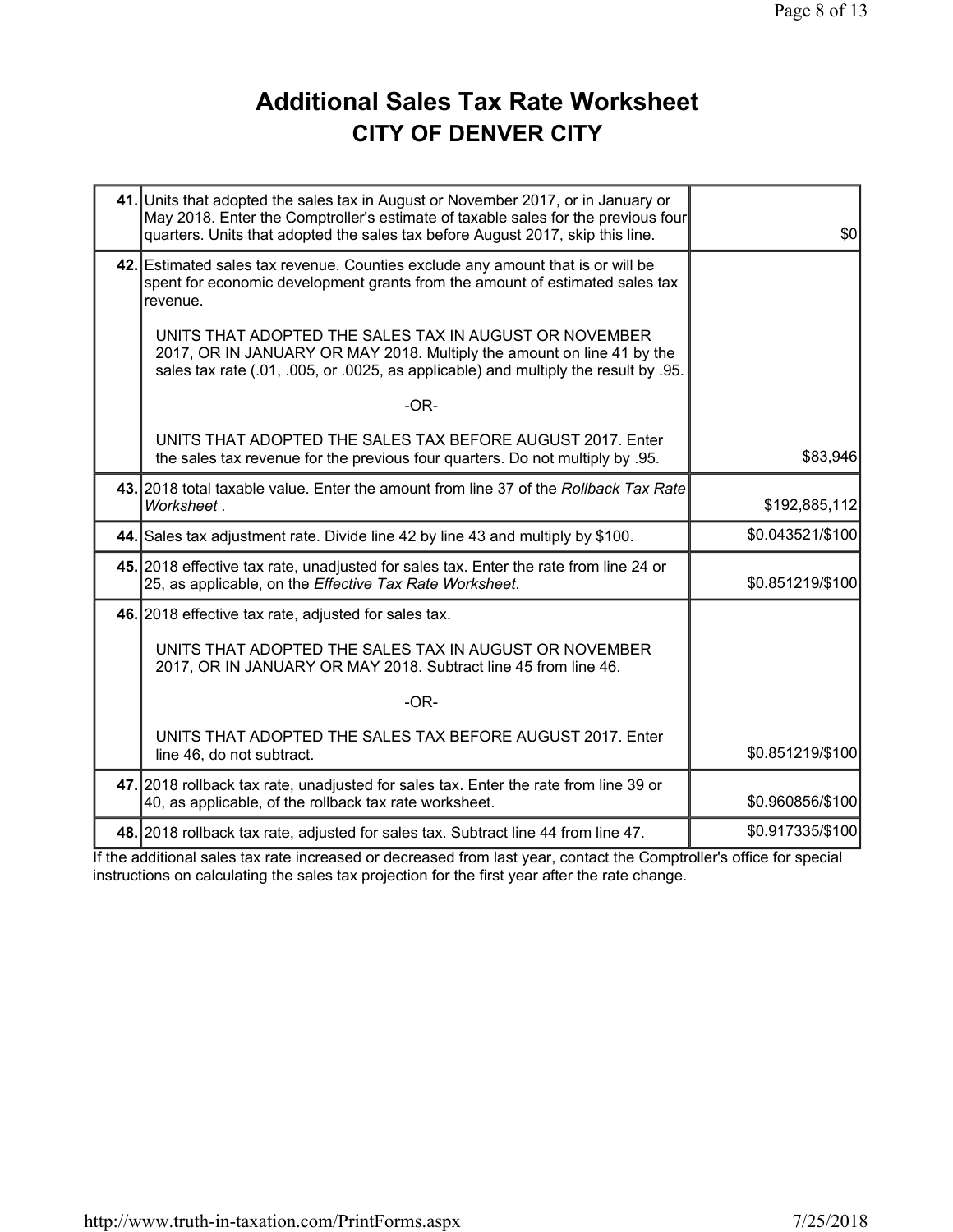#### **2018 Notice of Effective Tax Rate Worksheet for Calculation of Tax Increase/Decrease**

| <b>Entity Name: CITY OF DENVER CITY</b>                                              | <b>Date:</b> 07/25/2018 |  |
|--------------------------------------------------------------------------------------|-------------------------|--|
| 1.2017 taxable value, adjusted for court-ordered reductions.                         |                         |  |
| Enter line 6 of the Effective Tax Rate Worksheet.                                    | \$192,201,175           |  |
| $2.2017$ total tax rate.                                                             |                         |  |
| Enter line 4 of the Effective Tax Rate Worksheet.                                    | 0.853967                |  |
| 3. Taxes refunded for years preceding tax year 2017.                                 |                         |  |
| Enter line 13 of the Effective Tax Rate Worksheet.                                   | \$3,084                 |  |
| 4. Last year's levy.                                                                 |                         |  |
| Multiply Line 1 times Line 2 and divide by 100.                                      |                         |  |
| To the result, add Line 3.                                                           | \$1,644,419             |  |
| <b>5.2018</b> total taxable value. Enter Line 18 of                                  |                         |  |
| the Effective Tax Rate Worksheet.                                                    | \$192,885,112           |  |
| 6.2018 effective tax rate.                                                           |                         |  |
| Enter line 23 of the Effective Tax Rate Worksheet or Line 46                         |                         |  |
| of the Additional Sales Tax Rate Worksheet.                                          | 0.851219                |  |
| 7.2018 taxes if a tax rate equal to the effective tax rate is adopted.               |                         |  |
| Multiply Line 5 times Line 6 and divide by 100.                                      | \$1,641,875             |  |
| <b>8.</b> Last year's total levy.                                                    |                         |  |
| Sum of line 4 for all funds.                                                         | \$1,644,419             |  |
| <b>9.</b> 2018 total taxes if a tax rate equal to the effective tax rate is adopted. |                         |  |
| Sum of line 7 for all funds.                                                         | \$1,641,875             |  |
| <b>10.</b> Tax Increase (Decrease).                                                  |                         |  |
| Subtract Line 8 from Line 9.                                                         | \$(2,544)               |  |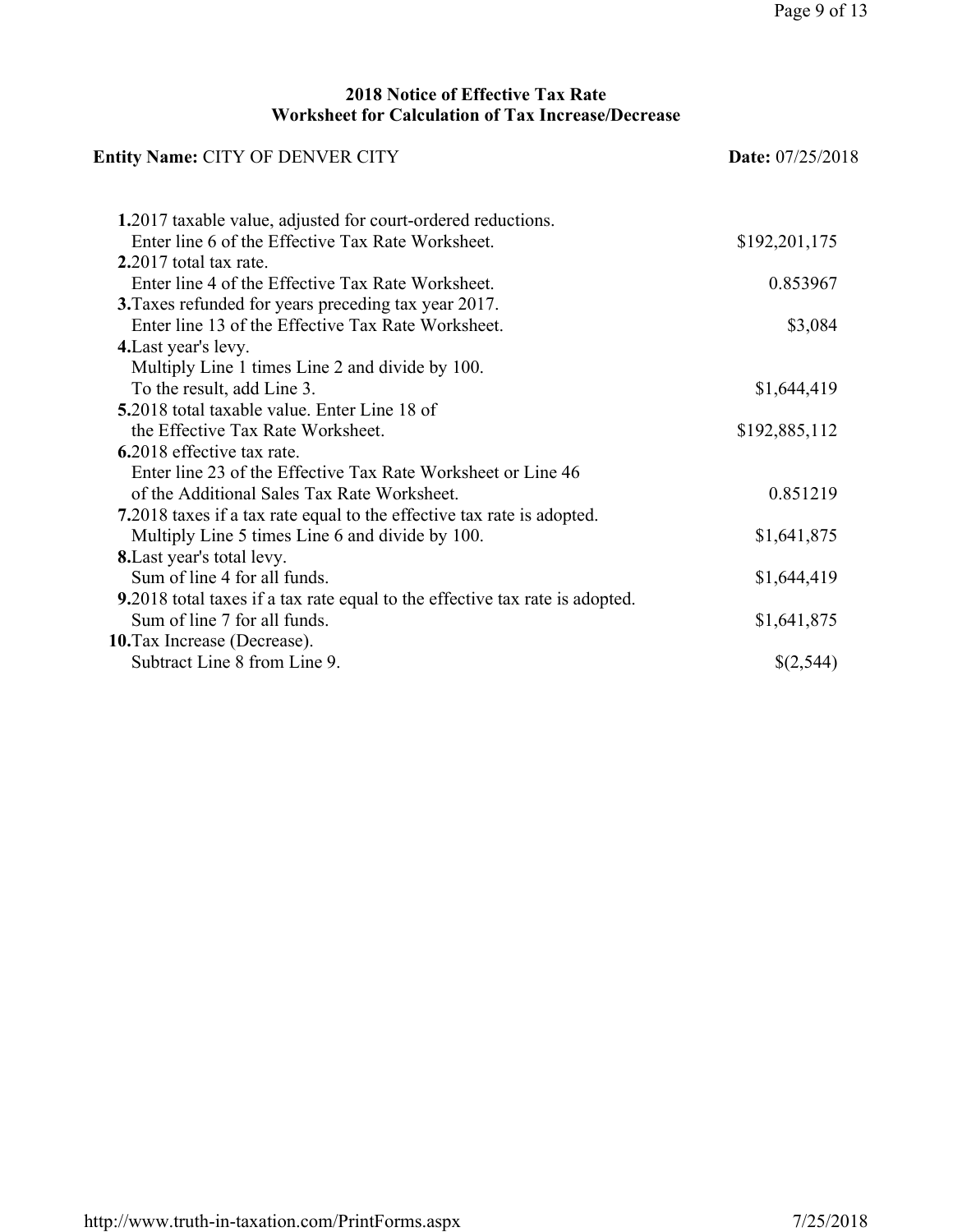#### **CITY OF DENVER CITY Tax Rate Recap for 2018 Tax Rates**

| Description of Rate       | <b>Tax Rate</b><br><b>Per \$100</b> | <b>Tax Levy</b><br>This is calculated using<br>the Total Adjusted<br>Taxable Value (line 19)<br>of the Effective Tax<br><b>Rate Worksheet</b> | <b>Additional Tax Levy</b><br>Compared to last year's<br>$\frac{\text{tax} \text{levy}}{1,641,335}$ | <b>Additional Tax Levy</b><br>Compared to effective<br>tax rate levy of<br>1,641,875 |
|---------------------------|-------------------------------------|-----------------------------------------------------------------------------------------------------------------------------------------------|-----------------------------------------------------------------------------------------------------|--------------------------------------------------------------------------------------|
| Last Year's Tax Rate      | 0.853967                            | \$1,647,175                                                                                                                                   | \$5,841                                                                                             | \$5,300                                                                              |
| <b>Effective Tax Rate</b> | 0.851219                            | \$1,641,875                                                                                                                                   | \$540                                                                                               | \$0                                                                                  |
| Notice & Hearing Limit*   | 0.851219                            | \$1,641,875                                                                                                                                   | \$540                                                                                               | \$0                                                                                  |
| Rollback Tax Rate         | 0.917335                            | \$1,769,403                                                                                                                                   | \$128,068                                                                                           | \$127,528                                                                            |
| Proposed Tax Rate         | 0.000000                            | \$0                                                                                                                                           | $$-1,641,335$                                                                                       | $$-1,641,875$                                                                        |

#### **Effective Tax Rate Increase in Cents per \$100**

| 0.00  | 0.851219 | 1,641,875 | 540     | $\mathbf{0}$ |
|-------|----------|-----------|---------|--------------|
| 0.50  | 0.856219 | 1,651,519 | 10,184  | 9,644        |
| 1.00  | 0.861219 | 1,661,163 | 19,829  | 19,289       |
| 1.50  | 0.866219 | 1,670,807 | 29,473  | 28,933       |
| 2.00  | 0.871219 | 1,680,452 | 39,117  | 38,577       |
| 2.50  | 0.876219 | 1,690,096 | 48,761  | 48,221       |
| 3.00  | 0.881219 | 1,699,740 | 58,406  | 57,866       |
| 3.50  | 0.886219 | 1,709,385 | 68,050  | 67,510       |
| 4.00  | 0.891219 | 1,719,029 | 77,694  | 77,154       |
| 4.50  | 0.896219 | 1,728,673 | 87,338  | 86,798       |
| 5.00  | 0.901219 | 1,738,317 | 96,983  | 96,443       |
| 5.50  | 0.906219 | 1,747,962 | 106,627 | 106,087      |
| 6.00  | 0.911219 | 1,757,606 | 116,271 | 115,731      |
| 6.50  | 0.916219 | 1,767,250 | 125,915 | 125,375      |
| 7.00  | 0.921219 | 1,776,894 | 135,560 | 135,020      |
| 7.50  | 0.926219 | 1,786,539 | 145,204 | 144,664      |
| 8.00  | 0.931219 | 1,796,183 | 154,848 | 154,308      |
| 8.50  | 0.936219 | 1,805,827 | 164,492 | 163,952      |
| 9.00  | 0.941219 | 1,815,471 | 174,137 | 173,597      |
| 9.50  | 0.946219 | 1,825,116 | 183,781 | 183,241      |
| 10.00 | 0.951219 | 1,834,760 | 193,425 | 192,885      |
| 10.50 | 0.956219 | 1,844,404 | 203,069 | 202,529      |
| 11.00 | 0.961219 | 1,854,048 | 212,714 | 212,174      |
| 11.50 | 0.966219 | 1,863,693 | 222,358 | 221,818      |
| 12.00 | 0.971219 | 1,873,337 | 232,002 | 231,462      |
| 12.50 | 0.976219 | 1,882,981 | 241,647 | 241,106      |
| 13.00 | 0.981219 | 1,892,625 | 251,291 | 250,751      |
| 13.50 | 0.986219 | 1,902,270 | 260,935 | 260,395      |
| 14.00 | 0.991219 | 1,911,914 | 270,579 | 270,039      |
| 14.50 | 0.996219 | 1,921,558 | 280,224 | 279,683      |

• \*Notice & Hearing Limit Rate: This is the highest tax rate that may be adopted without notices and a public hearing. It is the lower of the rollback tax rate or the effective tax rate.

• School Districts: The school tax rate limit is \$1.50 for M&O, plus \$0.50 for 'New' debt plus a rate for 'Old' debt. 'Old' debt is debt authorized to be issued at an election held on or before April 1, 1991, and issued before September 1, 1992. All other debt is 'New' debt.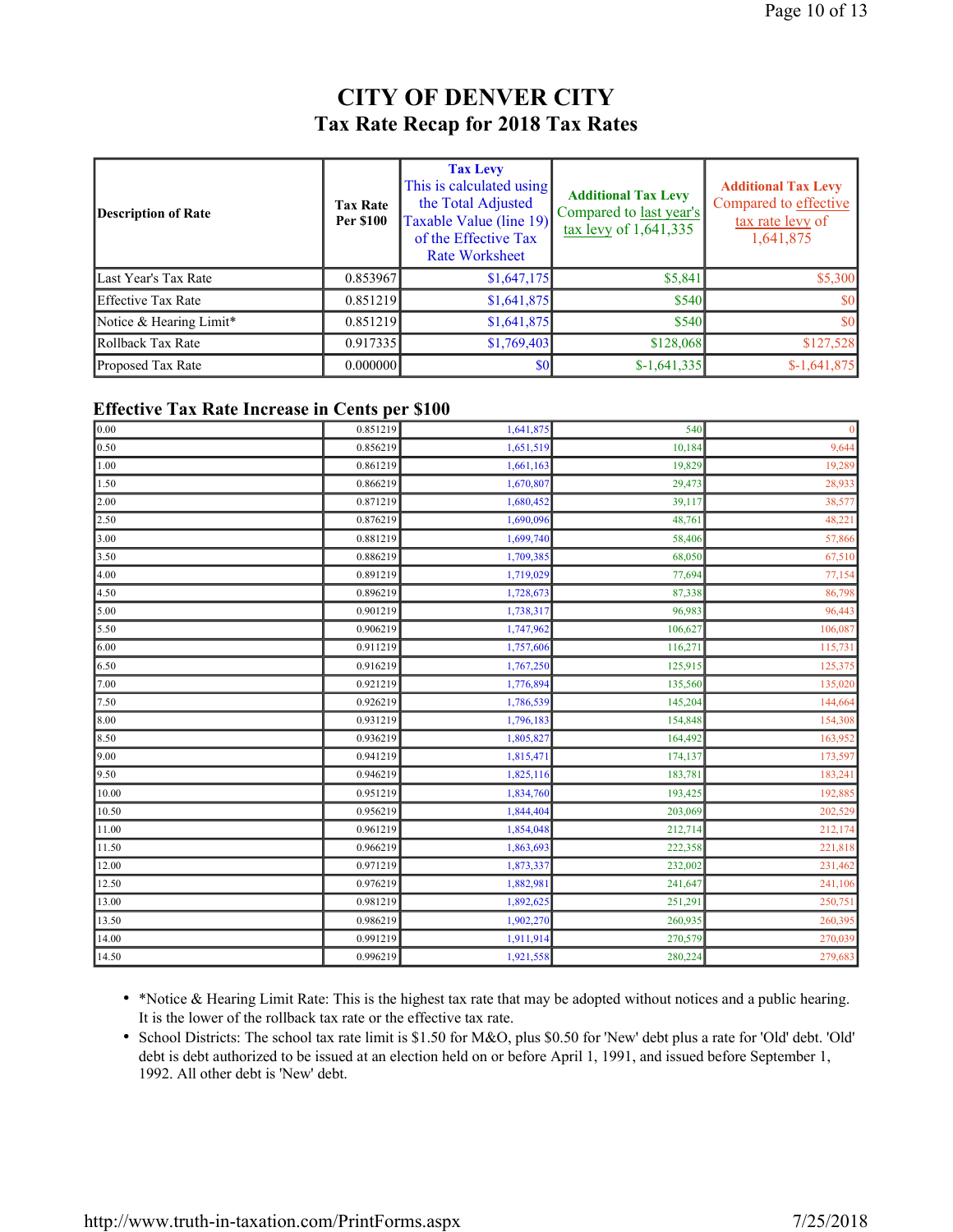| <b>Tax Levy:</b>                            | This is calculated by taking the adjusted taxable value (line 19 of Effective Tax Rate<br>Worksheet), multiplying by the appropriate rate, such as the Effective Tax Rate and<br>dividing by 100.                                                                   |
|---------------------------------------------|---------------------------------------------------------------------------------------------------------------------------------------------------------------------------------------------------------------------------------------------------------------------|
|                                             | For School Districts: This is calculated by taking the adjusted taxable value (line<br>34 of the Rollback Tax Rate Worksheet), multiplying by the appropriate rate,<br>dividing by 100 and then adding this year's frozen tax levy on homesteads of the<br>elderly. |
| <b>Additional Levy</b><br><b>Last Year:</b> | This is calculated by taking Last Year's taxable value (line 3 of Effective Tax Rate<br>Worksheet), multiplying by Last Year's tax rate (line 4 of Effective Tax Rate<br>Worksheet) and dividing by 100.                                                            |
|                                             | For School Districts: This is calculated by taking Last Year's taxable value,<br>subtracting Last Year's taxable value for the elderly, multiplying by Last Year's tax<br>rate, dividing by 100 and adding Last Year's tax ceiling.                                 |
| <b>Additional Levy</b><br><b>This Year:</b> | This is calculated by taking the current adjusted taxable value, multiplying by the<br>Effective Tax Rate and dividing by 100.                                                                                                                                      |
|                                             | For School Districts: This is calculated by taking the adjusted taxable value (line<br>34 of the Rollback Tax Rate Worksheet), multiplying by the Effective Tax Rate,<br>dividing by 100 and adding This Year's tax ceiling.                                        |
| <b>COUNTIES</b><br><b>ONLY:</b>             | All figures in this worksheet include ALL County Funds. Tax Levy amounts are the<br>sum of each Fund's Taxable Value X each Fund's Tax Rate.                                                                                                                        |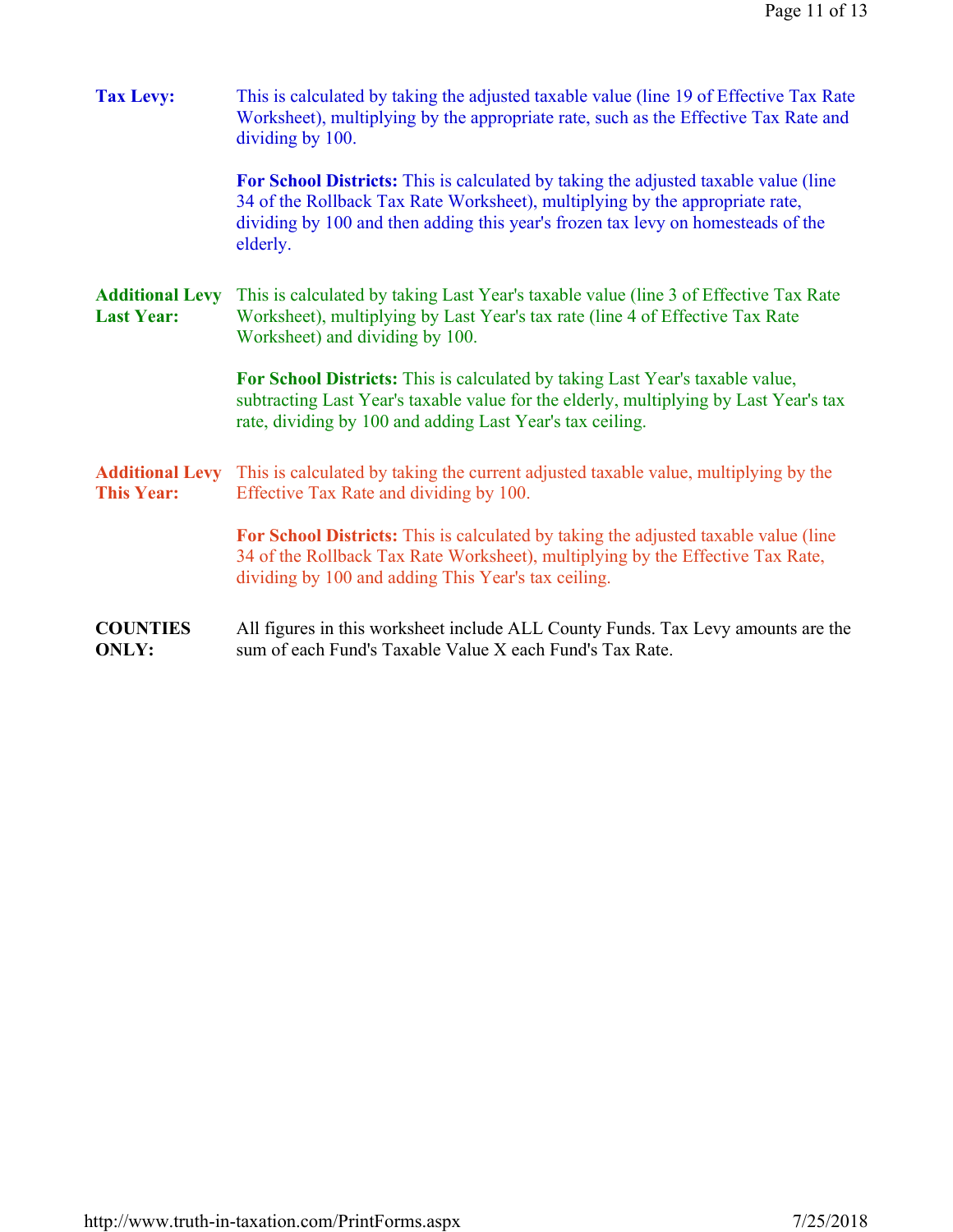#### **2018 Property Tax Rates in CITY OF DENVER CITY**

This notice concerns 2018 property tax rates for CITY OF DENVER CITY . It presents information about three tax rates. Last year's tax rate is the actual rate the taxing unit used to determine property taxes last year. This year's *effective* tax rate would impose the same total taxes as last year if you compare properties taxed in both years. This year's *rollback* tax rate is the highest tax rate the taxing unit can set before taxpayers can start tax rollback procedures. In each case these rates are found by dividing the total amount of taxes by the tax base (the total value of taxable property) with adjustments as required by state law. The rates are given per \$100 of property value.

| Last year's tax rate:                                                                                                                                                                              |                  |
|----------------------------------------------------------------------------------------------------------------------------------------------------------------------------------------------------|------------------|
| Last year's operating taxes                                                                                                                                                                        | \$1,636,192      |
| Last year's debt taxes                                                                                                                                                                             | \$0              |
| Last year's total taxes                                                                                                                                                                            | \$1,636,192      |
| Last year's tax base                                                                                                                                                                               | \$191,598,944    |
| Last year's total tax rate                                                                                                                                                                         | 0.853967/\$100   |
| This year's effective tax rate:                                                                                                                                                                    |                  |
| Last year's adjusted taxes                                                                                                                                                                         |                  |
| (after subtracting taxes on lost property)                                                                                                                                                         | \$1,639,275      |
| $\div$ This year's adjusted tax base                                                                                                                                                               |                  |
| (after subtracting value of new property)                                                                                                                                                          | \$192,579,539    |
| =This year's effective tax rate                                                                                                                                                                    | 0.851219/\$100   |
| This year's rollback tax rate:                                                                                                                                                                     |                  |
| Last year's adjusted operating taxes                                                                                                                                                               |                  |
| (after subtracting taxes on lost property and                                                                                                                                                      |                  |
| adjusting for any transferred function, tax increment                                                                                                                                              |                  |
| financing, state criminal justice mandate and/or                                                                                                                                                   |                  |
| enhanced indigent health care expenditures)                                                                                                                                                        | \$1,713,346      |
| $\div$ This year's adjusted tax base                                                                                                                                                               | \$192,579,539    |
| =This year's effective operating rate                                                                                                                                                              | 0.889682/\$100   |
| $\times$ 1.08 = this year's maximum operating rate                                                                                                                                                 | 0.960856/\$100   |
| +This year's debt rate                                                                                                                                                                             | $0.000000/\$100$ |
| =This year's rollback rate                                                                                                                                                                         | 0.960856/\$100   |
| A hospital district or city that collects the additional sales tax to reduce property taxes, including<br>one that collects the tay for the first time this year, must insert the following lines: |                  |

| one that concets the tax for the first three this year, must misert the following fines. |                |
|------------------------------------------------------------------------------------------|----------------|
| -Sales tax adjustment rate                                                               | 0.043521/\$100 |
| =Rollback tax rate                                                                       | 0.917335/\$100 |